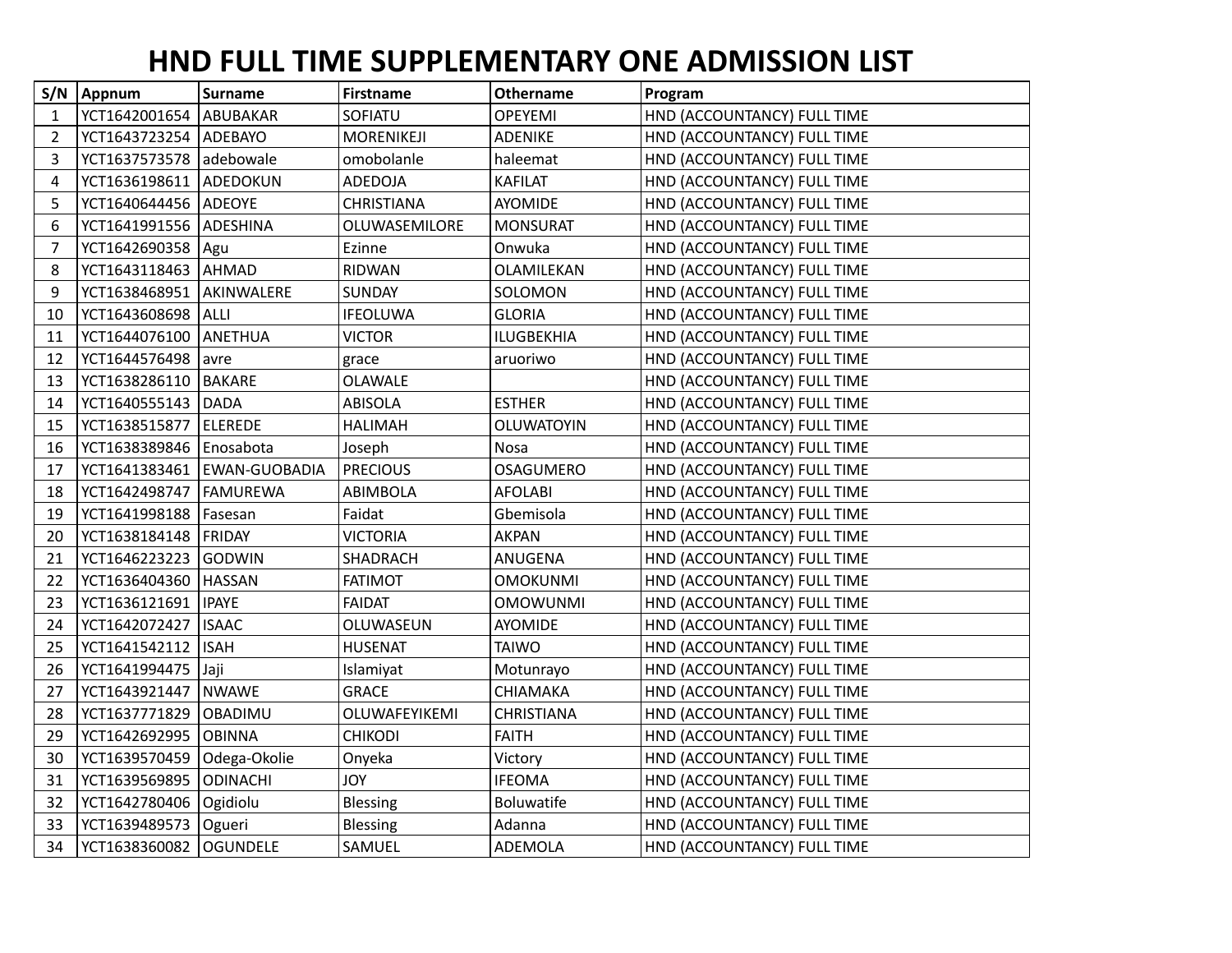| 35 | YCT1639743413   OLADOSUN    |                  | <b>ISLAMIAT</b>  | <b>TOLANI</b>        | HND (ACCOUNTANCY) FULL TIME       |
|----|-----------------------------|------------------|------------------|----------------------|-----------------------------------|
| 36 | YCT1643193156   PELUOLA     |                  | <b>OMOTOLA</b>   | <b>BOLUWATIFE</b>    | HND (ACCOUNTANCY) FULL TIME       |
| 37 | YCT1639066011               | RAHEEM           | <b>AZEEZAT</b>   | <b>BOLATITO</b>      | HND (ACCOUNTANCY) FULL TIME       |
| 38 | YCT1646913438 SUNDAY        |                  | <b>FAITH</b>     | <b>ELOHOR</b>        | HND (ACCOUNTANCY) FULL TIME       |
| 39 | YCT1637698800               | Tajudeen         | Rilwan           | Ademola              | HND (ACCOUNTANCY) FULL TIME       |
| 40 | YCT1642356473               | Toriola          | Temidayo         | Olawale              | HND (ACCOUNTANCY) FULL TIME       |
| 41 | YCT1641216466   Ujiadughele |                  | Hannah           | Irenosen             | HND (ACCOUNTANCY) FULL TIME       |
| 42 | YCT1641647257               | <b>UKAEKWE</b>   | <b>CHIKANELE</b> | <b>VICTORIA</b>      | HND (ACCOUNTANCY) FULL TIME       |
| 43 | YCT1642444228               | ADAMS            | <b>SIKIRU</b>    | <b>OMOBOLAJI</b>     | HND (BANKING & FINANCE) FULL TIME |
| 44 | YCT1637587730               | ADEGOKE          | <b>RACHEAL</b>   | <b>KIKELOMO</b>      | HND (BANKING & FINANCE) FULL TIME |
| 45 | YCT1641225972               | AKINDELE         | <b>KAFAYAT</b>   | <b>OLUWATOBILOBA</b> | HND (BANKING & FINANCE) FULL TIME |
| 46 | YCT1646134011   AKINWALE    |                  | OLALEKAN         | SAMAD                | HND (BANKING & FINANCE) FULL TIME |
| 47 | YCT1638805884   AKOMOLAFE   |                  | <b>KAYODE</b>    | <b>KOLAWOLE</b>      | HND (BANKING & FINANCE) FULL TIME |
| 48 | YCT1638389013               | Alokolodo        | Sheriff          | Lekan                | HND (BANKING & FINANCE) FULL TIME |
| 49 | YCT1643893776               | ANJORIN          | <b>JAMIU</b>     | AYOBAMI              | HND (BANKING & FINANCE) FULL TIME |
| 50 | YCT1647447469               | <b>AYANWALE</b>  | <b>AMINAT</b>    | <b>AJOKE</b>         | HND (BANKING & FINANCE) FULL TIME |
| 51 | YCT1637673439               | AYINDE           | <b>AMINAT</b>    | <b>MOJIRADE</b>      | HND (BANKING & FINANCE) FULL TIME |
| 52 | YCT1637236654               | Badejoko         | Adedayo          | Ayomide              | HND (BANKING & FINANCE) FULL TIME |
| 53 | YCT1636966160               | Bakare           | Kikelomo         | Oluwapelumi          | HND (BANKING & FINANCE) FULL TIME |
| 54 | YCT1644344075               | <b>FASESIN</b>   | <b>EMMANUEL</b>  | <b>ABIODUN</b>       | HND (BANKING & FINANCE) FULL TIME |
| 55 | YCT1641540134               | kasali           | lateef           | olayinka             | HND (BANKING & FINANCE) FULL TIME |
| 56 | YCT1636718295               | ndukwu           | glory            | oluebubechukwu       | HND (BANKING & FINANCE) FULL TIME |
| 57 | YCT1643895011               | OBI              | <b>JOY</b>       | CHIEMARIE            | HND (BANKING & FINANCE) FULL TIME |
| 58 | YCT1643022367               | <b>OLADEPO</b>   | <b>GRACE</b>     | <b>OMOWUNMI</b>      | HND (BANKING & FINANCE) FULL TIME |
| 59 | YCT1638141406               | <b>ORESUSI</b>   | <b>BUSOLA</b>    | OLUWATUNMININU       | HND (BANKING & FINANCE) FULL TIME |
| 60 | YCT1641284306               | Osodi            | Hillary          | Chukuwuwike          | HND (BANKING & FINANCE) FULL TIME |
| 61 | YCT1644234832               | Otitiri          | Tega             | Joan                 | HND (BANKING & FINANCE) FULL TIME |
| 62 | YCT1637581153               | ABIORO           | OLUWAFUNMILAYO   | <b>GRACE</b>         | HND (BIOCHEMISTRY) FULL TIME      |
| 63 | YCT1640091503               | <b>ABOLAJI</b>   | <b>OLUWATOBI</b> | <b>STEPHEN</b>       | HND (BIOCHEMISTRY) FULL TIME      |
| 64 | YCT1645777962               | Adesina          | Afees            | Abimbola             | HND (BIOCHEMISTRY) FULL TIME      |
| 65 | YCT1638185369   Ajiboye     |                  | Oluwatomiyin     | Dorothy              | HND (BIOCHEMISTRY) FULL TIME      |
| 66 | YCT1637160285 AZEEZ         |                  | <b>KEHINDE</b>   | <b>NIMOTA</b>        | HND (BIOCHEMISTRY) FULL TIME      |
| 67 | YCT1642426197               | <b>BAMIGBOLA</b> | <b>TEMIDAYO</b>  | <b>DEBORAH</b>       | HND (BIOCHEMISTRY) FULL TIME      |
| 68 | YCT1644837785   EJEMETE     |                  | <b>BLESSING</b>  | <b>EHINOME</b>       | HND (BIOCHEMISTRY) FULL TIME      |
| 69 | YCT1636960809               | <b>FABUSUYI</b>  | <b>TOBILOBA</b>  | <b>MICHEAL</b>       | HND (BIOCHEMISTRY) FULL TIME      |
| 70 | YCT1636579248   FRIDAY      |                  | <b>HANNAH</b>    | <b>OREOLUWA</b>      | HND (BIOCHEMISTRY) FULL TIME      |
| 71 | YCT1637837320               | ngulube          | mercy            | eyi                  | HND (BIOCHEMISTRY) FULL TIME      |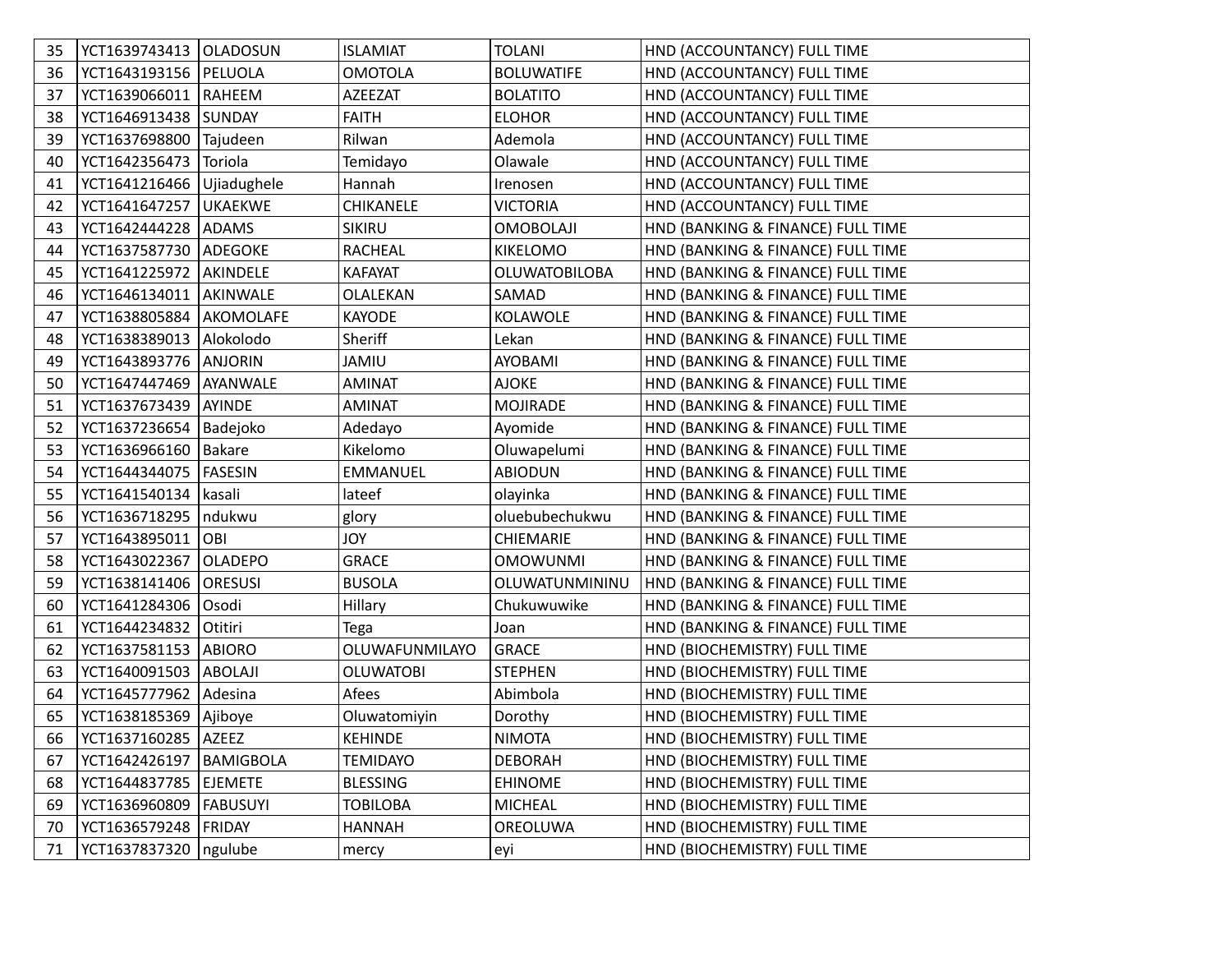| 72  | YCT1640936140   NYONG  |                    | ABRAHAM           | <b>DAVID</b>     | HND (BIOCHEMISTRY) FULL TIME            |
|-----|------------------------|--------------------|-------------------|------------------|-----------------------------------------|
| 73  | YCT1636204088          | oderinde           | Oluwatoyin        | Oluwatimileyin   | HND (BIOCHEMISTRY) FULL TIME            |
| 74  | YCT1637242833          | <b>OGUNDARE</b>    | <b>ADEDOYIN</b>   | <b>ADEOLA</b>    | HND (BIOCHEMISTRY) FULL TIME            |
| 75  | YCT1637169958          | Okanazu            | Judith            | Chukwuechefunam  | HND (BIOCHEMISTRY) FULL TIME            |
| 76  | YCT1644992019          | OLAYIWOLA          | <b>TIMILEHIN</b>  | <b>HELEN</b>     | HND (BIOCHEMISTRY) FULL TIME            |
| 77  | YCT1643290444          | Omoniyi            | Oloruntoba        | Elijah           | HND (BIOCHEMISTRY) FULL TIME            |
| 78  | YCT1642776162          | Onwuegbuchulem     | Prisca            | Ifesinachi       | HND (BIOCHEMISTRY) FULL TIME            |
| 79  | YCT1644869567          | <b>OSUNDINA</b>    | <b>ESTHER</b>     | OREOLUWA         | HND (BIOCHEMISTRY) FULL TIME            |
| 80  | YCT1637752236          | Raji               | Nofisat           | Romoke           | HND (BIOCHEMISTRY) FULL TIME            |
| 81  | YCT1640694541          | SHOGBANMU          | <b>TAIWO</b>      | <b>TITILAYO</b>  | HND (BIOCHEMISTRY) FULL TIME            |
| 82  | YCT1637138462          | EMMANUEL           | <b>PRECIOUS</b>   | <b>KAFILAT</b>   | HND (BOOK PUBLISHING) FULL TIME         |
| 83  | YCT1640010077          | <b>ADEFILA</b>     | <b>OLUWATOSIN</b> | <b>OPEYEMI</b>   | HND (BUSINESS ADMINISTRATION) FULL TIME |
| 84  | YCT1642693051 ADEYANJU |                    | <b>TAIWO</b>      | <b>OYENIKE</b>   | HND (BUSINESS ADMINISTRATION) FULL TIME |
| 85  | YCT1638794990          | AJALARURU          | NIMOTALAHI        | <b>TEMITOPE</b>  | HND (BUSINESS ADMINISTRATION) FULL TIME |
| 86  | YCT1637923688          | AWOYODE            | <b>MICHEAL</b>    | <b>BABATUNDE</b> | HND (BUSINESS ADMINISTRATION) FULL TIME |
| 87  | YCT1643360261          | <b>CHABA</b>       | <b>GODWIN</b>     | <b>OMOKHIOGE</b> | HND (BUSINESS ADMINISTRATION) FULL TIME |
| 88  | YCT1642419731          | EMEKA              | <b>IFEANYI</b>    | <b>PROMISE</b>   | HND (BUSINESS ADMINISTRATION) FULL TIME |
| 89  | YCT1642761001          | Ezeobi             | Jennifer          | Chigozie         | HND (BUSINESS ADMINISTRATION) FULL TIME |
| 90  | YCT1639662203          | Fatoba             | Christianah       | Ibukunoluwa      | HND (BUSINESS ADMINISTRATION) FULL TIME |
| 91  | YCT1642703846          | Gabriel            | Rosemary          | Chiwendu         | HND (BUSINESS ADMINISTRATION) FULL TIME |
| 92  | YCT1637754075          | Ibitola            | Temitope          | Olakunle         | HND (BUSINESS ADMINISTRATION) FULL TIME |
| 93  | YCT1642072821          | Idowu              | Oluwafunmilayo    | Elizabeth        | HND (BUSINESS ADMINISTRATION) FULL TIME |
| 94  | YCT1645619245          | <b>KAREEM</b>      | <b>OMOLEWA</b>    | YEWANDE          | HND (BUSINESS ADMINISTRATION) FULL TIME |
| 95  | YCT1641579322          | <b>KASALI</b>      | <b>EMMANUEL</b>   | <b>OLAOLUWA</b>  | HND (BUSINESS ADMINISTRATION) FULL TIME |
| 96  | YCT1642582181          | Nkem               | Cynthia           | Chidinma         | HND (BUSINESS ADMINISTRATION) FULL TIME |
| 97  | YCT1637585231          | Ogungbesan         | Omolayo           | Omowunmi         | HND (BUSINESS ADMINISTRATION) FULL TIME |
| 98  | YCT1640044602          | Ojo                | Ayomide           | Michael          | HND (BUSINESS ADMINISTRATION) FULL TIME |
| 99  | YCT1646732430          | olakotan           | oluwafemi         | David            | HND (BUSINESS ADMINISTRATION) FULL TIME |
| 100 | YCT1641806933          | Olanrewaju         | Tiwaniola         |                  | HND (BUSINESS ADMINISTRATION) FULL TIME |
| 101 | YCT1643899489          | <b>OLATUNBOSUN</b> | <b>OLUWATOSIN</b> | <b>ABOSEDE</b>   | HND (BUSINESS ADMINISTRATION) FULL TIME |
| 102 | YCT1641385763          | Olatunji           | Shakirat          | Olaomo           | HND (BUSINESS ADMINISTRATION) FULL TIME |
| 103 | YCT1644476969   OLOTU  |                    | <b>DORCAS</b>     | EDWIN            | HND (BUSINESS ADMINISTRATION) FULL TIME |
| 104 | YCT1637076839          | Onah               | Queen             | Elizabeth        | HND (BUSINESS ADMINISTRATION) FULL TIME |
| 105 | YCT1642415103          | ABDULRASHEED       | <b>JAMIU</b>      |                  | HND (CIVIL ENGINEERING) FULL TIME       |
| 106 | YCT1637155066          | ABDULSALAM         | <b>SHERIFF</b>    | BAMIDELE         | HND (CIVIL ENGINEERING) FULL TIME       |
| 107 | YCT1642064367          | Adeleye            | Daniel            | Ayomide          | HND (CIVIL ENGINEERING) FULL TIME       |
| 108 | YCT1642795239          | Adeyiga            | Peter             | Oluwatobiloba    | HND (CIVIL ENGINEERING) FULL TIME       |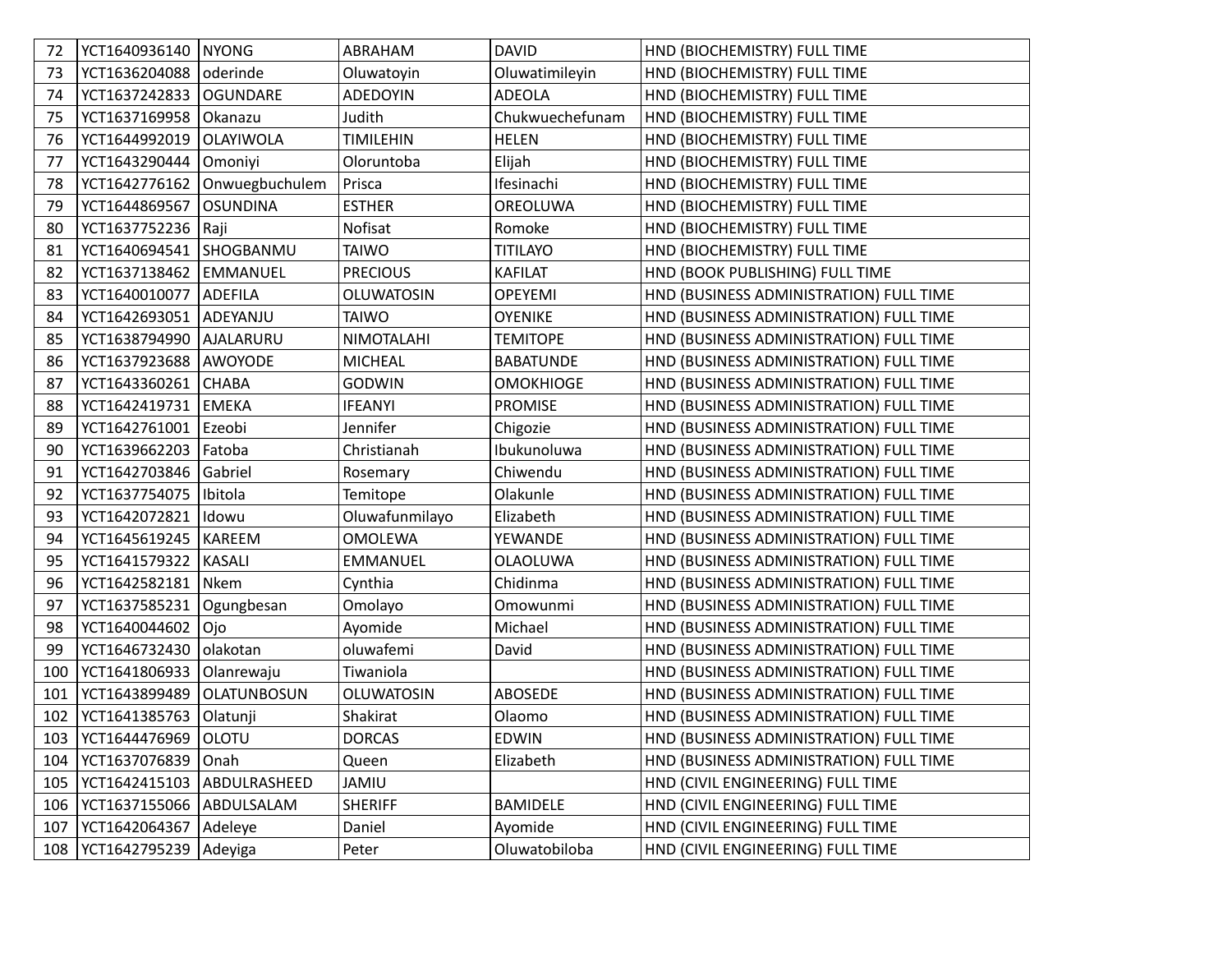| 109 | YCT1645697936   AFOLABI |                         | DARAMOLA         | OLUWASEUN        | HND (CIVIL ENGINEERING) FULL TIME    |
|-----|-------------------------|-------------------------|------------------|------------------|--------------------------------------|
| 110 | YCT1638780977   Aiyedun |                         | Jahgrant         | Ajibola          | HND (CIVIL ENGINEERING) FULL TIME    |
| 111 | YCT1638528976           | AKINOLA                 | <b>GBOLAHAN</b>  | SEGUN            | HND (CIVIL ENGINEERING) FULL TIME    |
| 112 | YCT1643384968           | Azubuike                | Nnamdi           | Daniel           | HND (CIVIL ENGINEERING) FULL TIME    |
| 113 | YCT1638260211           | BABALOLA                | OLUWATOMISIN     | <b>EZEKIEL</b>   | HND (CIVIL ENGINEERING) FULL TIME    |
| 114 | YCT1645544004           | <b>FAYEYE</b>           | AKINIYI          | <b>ISMAIL</b>    | HND (CIVIL ENGINEERING) FULL TIME    |
| 115 | YCT1642684571           | <b>IDONIJE</b>          | RICHARD          | <b>OHIREME</b>   | HND (CIVIL ENGINEERING) FULL TIME    |
| 116 | YCT1640344991           | MAIYEGUN                | <b>GAFAR</b>     | AKOLAWOLE        | HND (CIVIL ENGINEERING) FULL TIME    |
| 117 | YCT1636712100           | Odekanle                | Idris            | Iyiola           | HND (CIVIL ENGINEERING) FULL TIME    |
| 118 | YCT1637244159           | <b>ODIMEGWU</b>         | <b>COLLINS</b>   | <b>OGECHUKWU</b> | HND (CIVIL ENGINEERING) FULL TIME    |
| 119 | YCT1639660032           | <b>OGAJI</b>            | EMMANUEL         | <b>OLAMIDE</b>   | HND (CIVIL ENGINEERING) FULL TIME    |
| 120 | YCT1646407787           | <b>OGUNLOWO</b>         | OLANREWAJU       | <b>DAVID</b>     | HND (CIVIL ENGINEERING) FULL TIME    |
| 121 | YCT1644417683           | Okolie                  | Matthew          | Ebuka            | HND (CIVIL ENGINEERING) FULL TIME    |
| 122 | YCT1639674613           | <b>OLABISI</b>          | OLAJIDE          | OLAWALE          | HND (CIVIL ENGINEERING) FULL TIME    |
| 123 | YCT1639398526           | Olowofela               | Oladotun         | James            | HND (CIVIL ENGINEERING) FULL TIME    |
| 124 | YCT1638822059           | <b>OLUBAMIWO</b>        | <b>ADESHILE</b>  | EMMANUEL         | HND (CIVIL ENGINEERING) FULL TIME    |
| 125 | YCT1641230398           | Oluyemi                 | Taiwo            | Emmanuel         | HND (CIVIL ENGINEERING) FULL TIME    |
| 126 | YCT1640107612           | <b>OMEIKE</b>           | <b>MAUREEN</b>   | <b>OGECHI</b>    | HND (CIVIL ENGINEERING) FULL TIME    |
| 127 | YCT1637743902           | Onunekwu                | Jude             | Chiedozie        | HND (CIVIL ENGINEERING) FULL TIME    |
| 128 | YCT1640109012           | <b>OSUNNIYI</b>         | <b>SEGUN</b>     | EMMANUEL         | HND (CIVIL ENGINEERING) FULL TIME    |
| 129 | YCT1638885644           | TAIWO-NURUDEEN SULAIMAN |                  | DAMILOLA         | HND (CIVIL ENGINEERING) FULL TIME    |
| 130 | YCT1638895530           | Uche                    | Joy              | Onyedikachi      | HND (CIVIL ENGINEERING) FULL TIME    |
| 131 | YCT1636550231           | Usman                   | Opeyemi          | Abdul-Afeez      | HND (CIVIL ENGINEERING) FULL TIME    |
| 132 | YCT1641839337           | William                 | Wisdom           | Wilson           | HND (CIVIL ENGINEERING) FULL TIME    |
| 133 | YCT1640250736           | Yakub                   | Muhammed         | Olajuwon         | HND (CIVIL ENGINEERING) FULL TIME    |
| 134 | YCT1645160624           | YEDENU                  | <b>DAVID</b>     | SEWANU           | HND (CIVIL ENGINEERING) FULL TIME    |
| 135 | YCT1642797727           | Alex-Edosa              | Emmanuel         | Oluwaseun        | HND (COMPUTER ENGINEERING) FULL TIME |
| 136 | YCT1634645489           | <b>BOLARINWA</b>        | <b>TIMILEHIN</b> | <b>HAWWAL</b>    | HND (COMPUTER ENGINEERING) FULL TIME |
| 137 | YCT1637913199           | <b>BROWNSON</b>         | <b>JEREMIAH</b>  | <b>KELVIN</b>    | HND (COMPUTER ENGINEERING) FULL TIME |
| 138 | YCT1638319983           | <b>JIMOH</b>            | <b>TAOFEEK</b>   | OLASUNKANMI      | HND (COMPUTER ENGINEERING) FULL TIME |
| 139 | YCT1639836339   Madagwa |                         | Gladys           | Adedoyin         | HND (COMPUTER ENGINEERING) FULL TIME |
| 140 | YCT1636642095   Mgbolu  |                         | Daniel           | Ikechukwu        | HND (COMPUTER ENGINEERING) FULL TIME |
| 141 | YCT1645103631           | OKPARI                  | SMART            | <b>ISREAL</b>    | HND (COMPUTER ENGINEERING) FULL TIME |
| 142 | YCT1644316473           | Olayemi                 | Ademola          | Wasiu            | HND (COMPUTER ENGINEERING) FULL TIME |
| 143 | YCT1647091537           | Olurinto                | Abraham          | Aseoluwa         | HND (COMPUTER ENGINEERING) FULL TIME |
| 144 | YCT1642257740           | ONASANYA                | <b>ELIZABETH</b> | <b>IYANU</b>     | HND (COMPUTER ENGINEERING) FULL TIME |
| 145 | YCT1641822408           | <b>ONASOGA</b>          | OLAMILEKAN       | EMMANUEL         | HND (COMPUTER ENGINEERING) FULL TIME |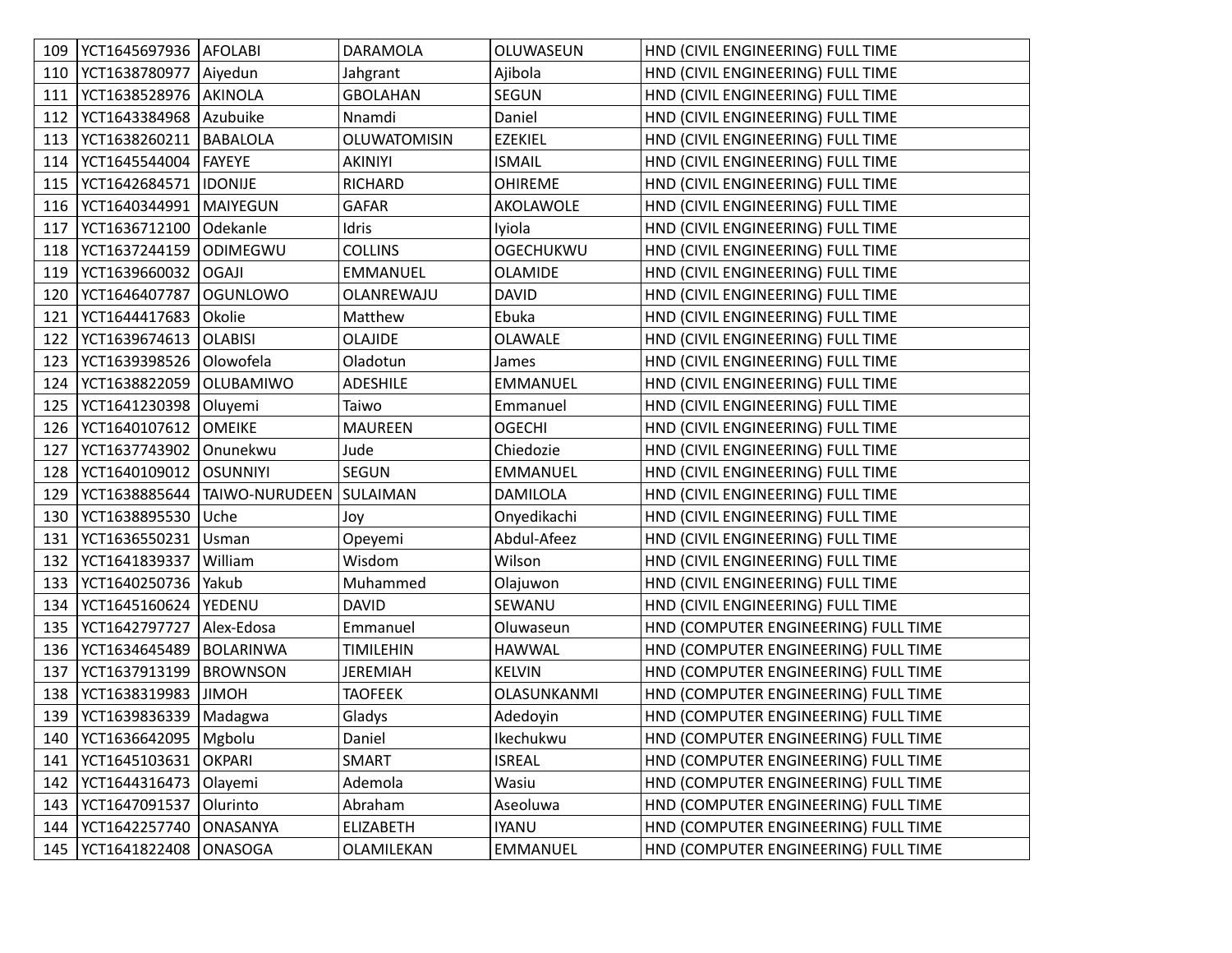| 146 | YCT1644851500           | loso              | <b>OLUWATOBILOBA</b> | <b>JOSHUA</b>          | HND (COMPUTER ENGINEERING) FULL TIME   |
|-----|-------------------------|-------------------|----------------------|------------------------|----------------------------------------|
| 147 | YCT1638461177           | RAJI              | UTHMAN               | <b>ADENIYI</b>         | HND (COMPUTER ENGINEERING) FULL TIME   |
| 148 | YCT1641375468           | SALAMI            | <b>HAMMED</b>        | <b>OLADIMEJI</b>       | HND (COMPUTER ENGINEERING) FULL TIME   |
| 149 | YCT1636628522           | <b>SUCCESS</b>    | SAMUEL               | <b>FAVOUR</b>          | HND (COMPUTER ENGINEERING) FULL TIME   |
| 150 | YCT1638867014   Adewale |                   | Soberu               | Oluwaseun              | HND (COMPUTER SCIENCE) FULL TIME       |
| 151 | YCT1639662783   ADEYEMO |                   | <b>TOLUWALOPE</b>    | SHEDRACH               | HND (COMPUTER SCIENCE) FULL TIME       |
| 152 | YCT1644413339           | AKERELE           | <b>MUBARAK</b>       | <b>OLANIYI</b>         | HND (COMPUTER SCIENCE) FULL TIME       |
| 153 | YCT1644829870           | <b>EIGBOCHIE</b>  | <b>JOSEPH</b>        | EBOSEREMEN             | HND (COMPUTER SCIENCE) FULL TIME       |
| 154 | YCT1638900309           | Fasuyi            | Omowunmi             | Racheal                | HND (COMPUTER SCIENCE) FULL TIME       |
| 155 | YCT1644584270           | <b>KAYODE</b>     | Oluwatobiloba        | John                   | HND (COMPUTER SCIENCE) FULL TIME       |
| 156 | YCT1640581013           | Nwachukwu         | Ruth                 | Uche                   | HND (COMPUTER SCIENCE) FULL TIME       |
| 157 | YCT1640162396           | Obafemi           | Oluwaseun            | Adeyemi                | HND (COMPUTER SCIENCE) FULL TIME       |
| 158 | YCT1643811072           | <b>ODENIKE</b>    | <b>QUADRI</b>        | OLAMILEKAN             | HND (COMPUTER SCIENCE) FULL TIME       |
| 159 | YCT1644502910           | <b>ONYEKWE</b>    | <b>EVANS</b>         | <b>CHIKAOBI</b>        | HND (COMPUTER SCIENCE) FULL TIME       |
| 160 | YCT1640947364           | <b>ONYEYI</b>     | <b>CHIZOBA</b>       | <b>FAITH</b>           | HND (COMPUTER SCIENCE) FULL TIME       |
| 161 | YCT1643906193           | <b>WAHEED</b>     | <b>DAPO</b>          | <b>GANIYU</b>          | HND (COMPUTER SCIENCE) FULL TIME       |
| 162 | YCT1636718415   ADEBAYO |                   | <b>TAYE</b>          | <b>OPEYEMI</b>         | HND (ELECTRICAL ENGINEERING) FULL TIME |
| 163 | YCT1636624105           | <b>ADENIYI</b>    | EMMANUEL             | <b>WILLIAMS</b>        | HND (ELECTRICAL ENGINEERING) FULL TIME |
| 164 | YCT1644579824           | <b>ADEWUYI</b>    | <b>IFEDAYO</b>       | <b>ADENIYI</b>         | HND (ELECTRICAL ENGINEERING) FULL TIME |
| 165 | YCT1638465466           | <b>ADEYEMI</b>    | <b>TIMILEYIN</b>     | <b>ALFRED</b>          | HND (ELECTRICAL ENGINEERING) FULL TIME |
| 166 | YCT1641401145   AFOLABI |                   | LATEEF               | ADEWUNMI               | HND (ELECTRICAL ENGINEERING) FULL TIME |
| 167 | YCT1641215216           | akeran            | adeyemi              | segun                  | HND (ELECTRICAL ENGINEERING) FULL TIME |
| 168 | YCT1642432294           | AKINTOLA          | <b>TOLULOPE</b>      | <b>AQUILA</b>          | HND (ELECTRICAL ENGINEERING) FULL TIME |
| 169 | YCT1640276506           | Alakija           | Taiwo                | Rofiat                 | HND (ELECTRICAL ENGINEERING) FULL TIME |
| 170 | YCT1639228994           | <b>CHIDUBE</b>    | <b>RHEMA</b>         | EBUBECHUKWU            | HND (ELECTRICAL ENGINEERING) FULL TIME |
| 171 | YCT1645369513           | <b>DIUGWU</b>     | CHUKWUEBUKA          | <b>ROMANUS</b>         | HND (ELECTRICAL ENGINEERING) FULL TIME |
| 172 | YCT1643110453           | <b>EKOKIGHO</b>   | <b>CORNELIUS</b>     | <b>OGHENESIVWENOJA</b> | HND (ELECTRICAL ENGINEERING) FULL TIME |
| 173 | YCT1643708233           | Fasanmoye         | Samuel               | Oluwaseyi              | HND (ELECTRICAL ENGINEERING) FULL TIME |
| 174 | YCT1639391133           | Giwewhegbe        | <b>Brume</b>         | Samuel                 | HND (ELECTRICAL ENGINEERING) FULL TIME |
| 175 | YCT1646990694           | <b>IGENEGBALE</b> | <b>DANIEL</b>        | <b>EMUATA</b>          | HND (ELECTRICAL ENGINEERING) FULL TIME |
| 176 | YCT1639602237 Momoh     |                   | Eromosele            | David                  | HND (ELECTRICAL ENGINEERING) FULL TIME |
| 177 | YCT1640174564   OGBUJI  |                   | <b>THOMPSON</b>      | PECULIAR               | HND (ELECTRICAL ENGINEERING) FULL TIME |
| 178 | YCT1636523740           | Ogunyeye          | James                | Olaiya                 | HND (ELECTRICAL ENGINEERING) FULL TIME |
| 179 | YCT1644848807           | <b>OIO</b>        | ABDURRAHMON          | <b>BABATUNDE</b>       | HND (ELECTRICAL ENGINEERING) FULL TIME |
| 180 | YCT1642079447           | <b>OKORO</b>      | <b>CHIBUZOR</b>      | <b>INNOCENT</b>        | HND (ELECTRICAL ENGINEERING) FULL TIME |
| 181 | YCT1636546413           | <b>OKORONKWO</b>  | <b>EMENIKE</b>       | <b>VICTOR</b>          | HND (ELECTRICAL ENGINEERING) FULL TIME |
| 182 | YCT1642678911           | <b>OKPOR</b>      | <b>JEPHTHAH</b>      | CHUKWUKA               | HND (ELECTRICAL ENGINEERING) FULL TIME |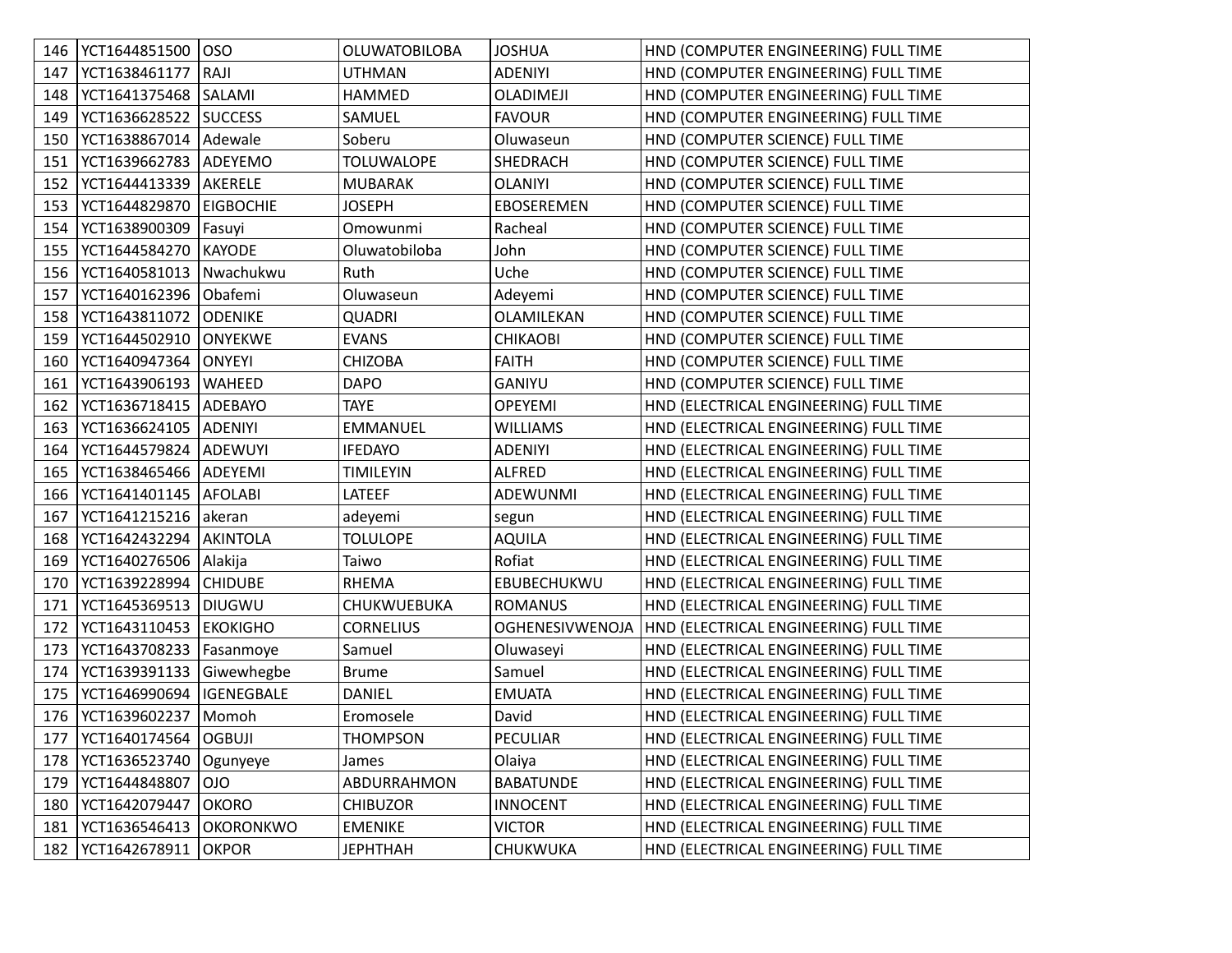|     | 183   YCT1641243390   Oruruoru |                  | Oghenebrume        | Okiemute          | HND (ELECTRICAL ENGINEERING) FULL TIME        |
|-----|--------------------------------|------------------|--------------------|-------------------|-----------------------------------------------|
| 184 | YCT1639657616                  | <b>OSUNWUSI</b>  | <b>AYOADE</b>      | ABASS             | HND (ELECTRICAL ENGINEERING) FULL TIME        |
| 185 | YCT1641989307 RAJI             |                  | <b>TOHEEB</b>      | ABAYOMI           | HND (ELECTRICAL ENGINEERING) FULL TIME        |
| 186 | YCT1639401176   RAPHAEL        |                  | <b>ROBERT</b>      | DANIEL            | HND (ELECTRICAL ENGINEERING) FULL TIME        |
| 187 | YCT1642928212 Shittu           |                  | Jamiu              | Opeyemi           | HND (ELECTRICAL ENGINEERING) FULL TIME        |
| 188 | YCT1636461093                  | <b>OKOLIE</b>    | <b>EMIZOR</b>      | VICTOR            | HND (ESTATE MANAGEMENT & VALUATION) FULL TIME |
| 189 | YCT1647439233                  | OKUNYEMI         | <b>ROMOKE</b>      | OLUWASEUN         | HND (ESTATE MANAGEMENT & VALUATION) FULL TIME |
| 190 | YCT1644585298                  | ADEDIPE          | TAIWO              | ABIGAIL           | HND (FASHION DESIGN) FULL TIME                |
| 191 | YCT1639398395                  | Asif             | Deborah            | Olayinka          | HND (FASHION DESIGN) FULL TIME                |
| 192 | YCT1638288435                  | <b>DURU</b>      | CHIDIMMA           | <b>MARY</b>       | HND (FASHION DESIGN) FULL TIME                |
| 193 | YCT1644667493                  | obasanya         | gafar              | morenikeji        | HND (FASHION DESIGN) FULL TIME                |
| 194 | YCT1642158594                  | <b>OKPALUGO</b>  | <b>GLORY</b>       | GINIKACHUKWU      | HND (FASHION DESIGN) FULL TIME                |
| 195 | YCT1639739064                  | OKUNADE          | <b>OMOLOLA</b>     | QUDRAT            | HND (FASHION DESIGN) FULL TIME                |
| 196 | YCT1638370062                  | <b>OLADIPUPO</b> | <b>OLOLADE</b>     | <b>DEBORAH</b>    | HND (FASHION DESIGN) FULL TIME                |
| 197 | YCT1644305987                  | <b>OLAJUWON</b>  | <b>MARIAM</b>      | <b>MOJOLA</b>     | HND (FASHION DESIGN) FULL TIME                |
| 198 | YCT1636551968                  | SULAIMON         | <b>BILIKIS</b>     | <b>OLABISI</b>    | HND (FASHION DESIGN) FULL TIME                |
| 199 | YCT1638407730                  | l Yusuf          | Rahmat             | Odunayo           | HND (FASHION DESIGN) FULL TIME                |
| 200 | YCT1637494589   Adefemi        |                  | Melody             | Opemipo           | HND (FOOD TECHNOLOGY) FULL TIME               |
| 201 | YCT1639647969                  | AYOADE           | TOMILOLA           | <b>DEBORAH</b>    | HND (FOOD TECHNOLOGY) FULL TIME               |
| 202 | YCT1639742764                  | <b>CHIKELUBA</b> | SOMTOBECHUKWU      | <b>FAVOUR</b>     | HND (FOOD TECHNOLOGY) FULL TIME               |
| 203 | YCT1642725748                  | KAREEM           | WONUOLA            | <b>ESTHER</b>     | HND (HOSPITALITY MANAGEMENT) FULL TIME        |
| 204 | YCT1644672497                  | <b>OGAMI</b>     | <b>DEBORAH</b>     | <b>ELOHOR</b>     | HND (HOSPITALITY MANAGEMENT) FULL TIME        |
| 205 | YCT1638708712                  | Oladipo          | Oluwatobi          | Godwin            | HND (HOSPITALITY MANAGEMENT) FULL TIME        |
| 206 | YCT1644663677                  | <b>OSHISANYA</b> | <b>OLUWAYEMISI</b> | YOL               | HND (HOSPITALITY MANAGEMENT) FULL TIME        |
|     |                                |                  |                    |                   | HND (INDUSTRIAL MAINTENANCE ENGINEERING) FULL |
| 207 | YCT1642419154   AJAYI          |                  | LADE               | <b>CHINONSO</b>   | <b>TIME</b>                                   |
|     |                                |                  |                    |                   | HND (INDUSTRIAL MAINTENANCE ENGINEERING) FULL |
| 208 | YCT1643802640 AMOSU            |                  | <b>BOLAJI</b>      | OLUWAMUYIWA       | <b>TIME</b>                                   |
|     |                                |                  |                    |                   | HND (INDUSTRIAL MAINTENANCE ENGINEERING) FULL |
| 209 | YCT1643906587   BASSEY         |                  | <b>MARY</b>        | <b>FELIX</b>      | <b>TIME</b>                                   |
| 210 | YCT1644267172                  | Awosanya         | Quadri             | Oladipupo         | HND (LEISURE & TOURISM) FULL TIME             |
| 211 | YCT1637322338   ERINFOLAMI     |                  | <b>NOFISAT</b>     | <b>BOLUWATIFE</b> | HND (LEISURE & TOURISM) FULL TIME             |
| 212 | YCT1636474810                  | KOLEOSHO         | NAZEEM             | OLUWASEGUN        | HND (LEISURE & TOURISM) FULL TIME             |
| 213 | YCT1642157348  ALABI           |                  | OLUWADAMILOLA      | AYOMIDE           | HND (MARKETING) FULL TIME                     |
| 214 | YCT1636368384  OREDEIN         |                  | OLUWAKANYINSOLA    | <b>PRINCESS</b>   | HND (MARKETING) FULL TIME                     |
| 215 | VCT1642241311 Abdulazeez       |                  | Aishat             | Ozichu            | HND (MASS COMMUNICATION) FULL TIME            |
|     | 216   YCT1636365495   ABUBAKAR |                  | <b>KHALIFAT</b>    | WINIFRED          | HND (MASS COMMUNICATION) FULL TIME            |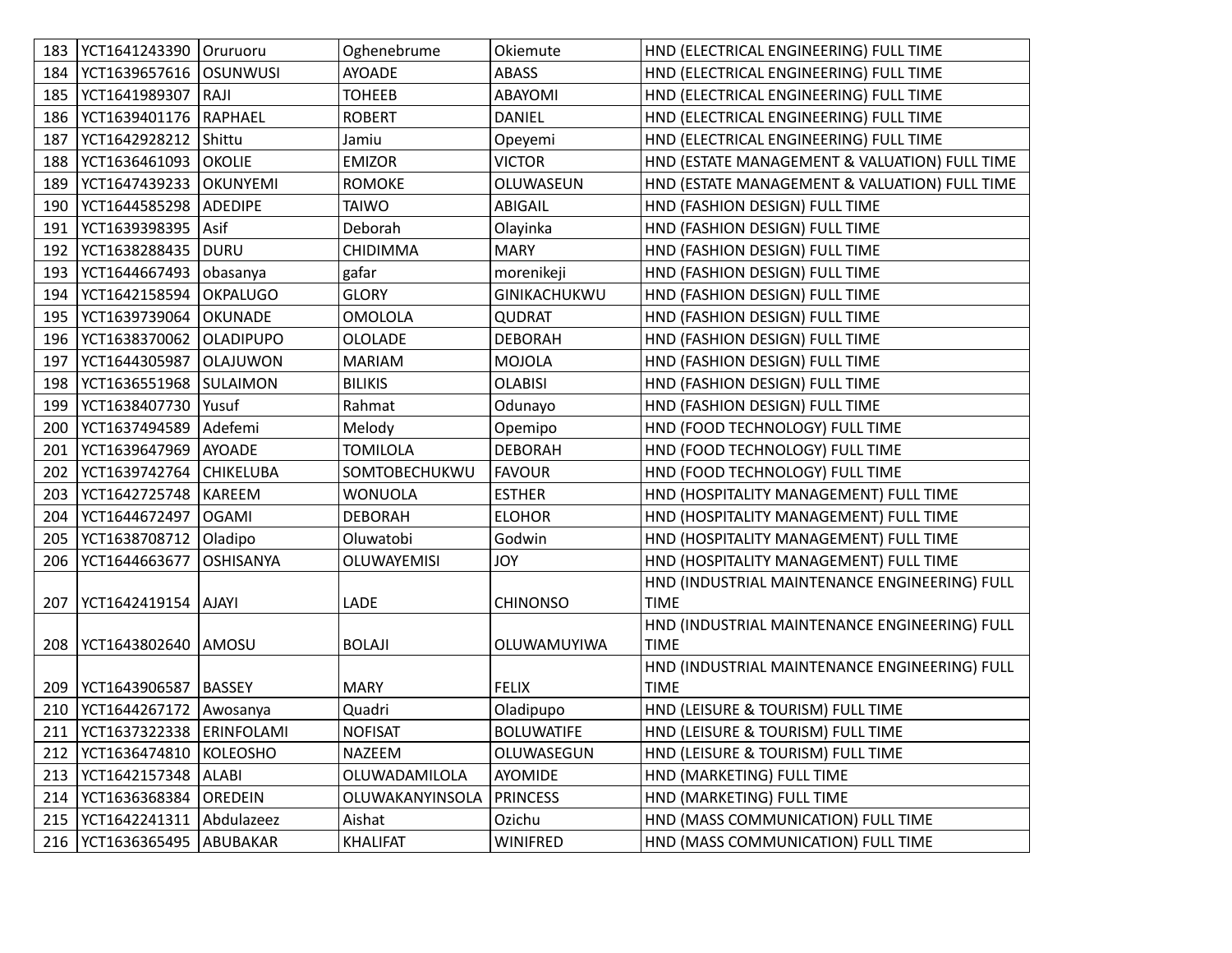| 217 | YCT1636988409   ABUBAKAR        |                   | <b>PROSPER</b>    | <b>ALEOGHO</b>    | HND (MASS COMMUNICATION) FULL TIME     |
|-----|---------------------------------|-------------------|-------------------|-------------------|----------------------------------------|
| 218 | YCT1637064310                   | <b>ADEBOYE</b>    | <b>DORCAS</b>     | <b>GBEMISOLA</b>  | HND (MASS COMMUNICATION) FULL TIME     |
| 219 | YCT1638190099                   | <b>AJAYI</b>      | <b>CHARLES</b>    | EMMANUEL          | HND (MASS COMMUNICATION) FULL TIME     |
| 220 | YCT1645109349                   | AKEJU             | OLUWOLE           | SAMUEL            | HND (MASS COMMUNICATION) FULL TIME     |
| 221 | YCT1644935811                   | ALADEITAN         | <b>COMFORT</b>    | <b>FOLASHADE</b>  | HND (MASS COMMUNICATION) FULL TIME     |
| 222 | YCT1638342666                   | <b>ANAFI</b>      | SALIU             | <b>AJAO</b>       | HND (MASS COMMUNICATION) FULL TIME     |
| 223 | YCT1645456786                   | AREAGO            | RAIMOT            | <b>OYINDAMOLA</b> | HND (MASS COMMUNICATION) FULL TIME     |
| 224 | YCT1639245180                   | AYANPONLE         | <b>FELICIA</b>    | <b>OMOLARA</b>    | HND (MASS COMMUNICATION) FULL TIME     |
| 225 | YCT1637576201                   | Binuyo            | Faruk             | Folorunsho        | HND (MASS COMMUNICATION) FULL TIME     |
| 226 | YCT1641893841                   | <b>DOGELI</b>     | <b>OSEREMEN</b>   | PEACE             | HND (MASS COMMUNICATION) FULL TIME     |
| 227 | YCT1636393942                   | Ekpeki            | Esse              | Ruth              | HND (MASS COMMUNICATION) FULL TIME     |
| 228 | YCT1642248918                   | <b>ERUOGHE</b>    | <b>REJOICE</b>    | <b>JESUMEROSO</b> | HND (MASS COMMUNICATION) FULL TIME     |
| 229 | YCT1638794628                   | Igietsemhe        | Joy               | Ochuwa            | HND (MASS COMMUNICATION) FULL TIME     |
| 230 | YCT1636200074                   | <b>ISRAEL</b>     | <b>DEBORAH</b>    | OLUWAKOREDE       | HND (MASS COMMUNICATION) FULL TIME     |
| 231 | YCT1642511939                   | John              | Opeyemi           | Amos              | HND (MASS COMMUNICATION) FULL TIME     |
| 232 | YCT1637346238                   | Martins           | Victoria          | Yetunde           | HND (MASS COMMUNICATION) FULL TIME     |
| 233 | YCT1637325416                   | <b>ODUNLADE</b>   | <b>DEBORAH</b>    | <b>TEMITOPE</b>   | HND (MASS COMMUNICATION) FULL TIME     |
| 234 | YCT1641927139                   | <b>OFOEGBU</b>    | Rachel            | <b>CHINYERE</b>   | HND (MASS COMMUNICATION) FULL TIME     |
| 235 | YCT1644233882                   | <b>OGUNMODEDE</b> | <b>OLAMIDE</b>    | <b>JOSHUA</b>     | HND (MASS COMMUNICATION) FULL TIME     |
| 236 | YCT1638461704                   | <b>OHAKEM</b>     | <b>CYNTHIA</b>    | <b>NGOZI</b>      | HND (MASS COMMUNICATION) FULL TIME     |
| 237 | YCT1638386875                   | Ojiaku            | Annabell          | Chioma            | HND (MASS COMMUNICATION) FULL TIME     |
| 238 | YCT1644873460                   | <b>OKODUWA</b>    | <b>ESTHER</b>     | <b>OMONIGHO</b>   | HND (MASS COMMUNICATION) FULL TIME     |
| 239 | YCT1636541121                   | Oladunni          | Oluwadamilola     | Oluwatimilehin    | HND (MASS COMMUNICATION) FULL TIME     |
| 240 | YCT1641294702                   | <b>OLUFISOYE</b>  | OLUWAFEMI         | AYOMIDE           | HND (MASS COMMUNICATION) FULL TIME     |
| 241 | YCT1643970200                   | Olufowobi         | Mosunmola         | Zainab            | HND (MASS COMMUNICATION) FULL TIME     |
| 242 | YCT1642768871                   | Oluwatuyi         | Ayomide           | Rebecca           | HND (MASS COMMUNICATION) FULL TIME     |
| 243 | YCT1647423896                   | Omagbemi          | Anino             | Joanna            | HND (MASS COMMUNICATION) FULL TIME     |
| 244 | YCT1643133015                   | <b>ONABANJO</b>   | <b>KOREDE</b>     | <b>DAVID</b>      | HND (MASS COMMUNICATION) FULL TIME     |
| 245 | YCT1639033562                   | SAFI              | <b>FUNMILAYO</b>  | <b>JOYCE</b>      | HND (MASS COMMUNICATION) FULL TIME     |
| 246 | YCT1636622771                   | <b>SHOETAN</b>    | <b>OYINDAMOLA</b> | <b>OMOWUNMI</b>   | HND (MASS COMMUNICATION) FULL TIME     |
| 247 | YCT1638039332 Towobola          |                   | Hafusat           | Amope             | HND (MASS COMMUNICATION) FULL TIME     |
|     | 248   YCT1637218169   UDECHUKWU |                   | MARYANN           | EBERE             | HND (MASS COMMUNICATION) FULL TIME     |
| 249 | YCT1638448100                   | <b>UWISIKE</b>    | <b>GLORY</b>      | RUKEWVE           | HND (MASS COMMUNICATION) FULL TIME     |
| 250 | YCT1639496717                   | <b>WEY</b>        | <b>BUSOLA</b>     | <b>FUNMILAYO</b>  | HND (MASS COMMUNICATION) FULL TIME     |
| 251 | YCT1638538750                   | Ganiu             | Ghafar            | Temitope          | HND (MECHANICAL ENGINEERING) FULL TIME |
| 252 | YCT1636539550                   | <b>OLADIPUPO</b>  | <b>MICHEAL</b>    | DAMILARE          | HND (MECHANICAL ENGINEERING) FULL TIME |
| 253 | YCT1636469486                   | OLAGUNJU          | EMMANUEL          | <b>FORTUNE</b>    | HND (MECHANICAL ENGINEERING) FULL TIME |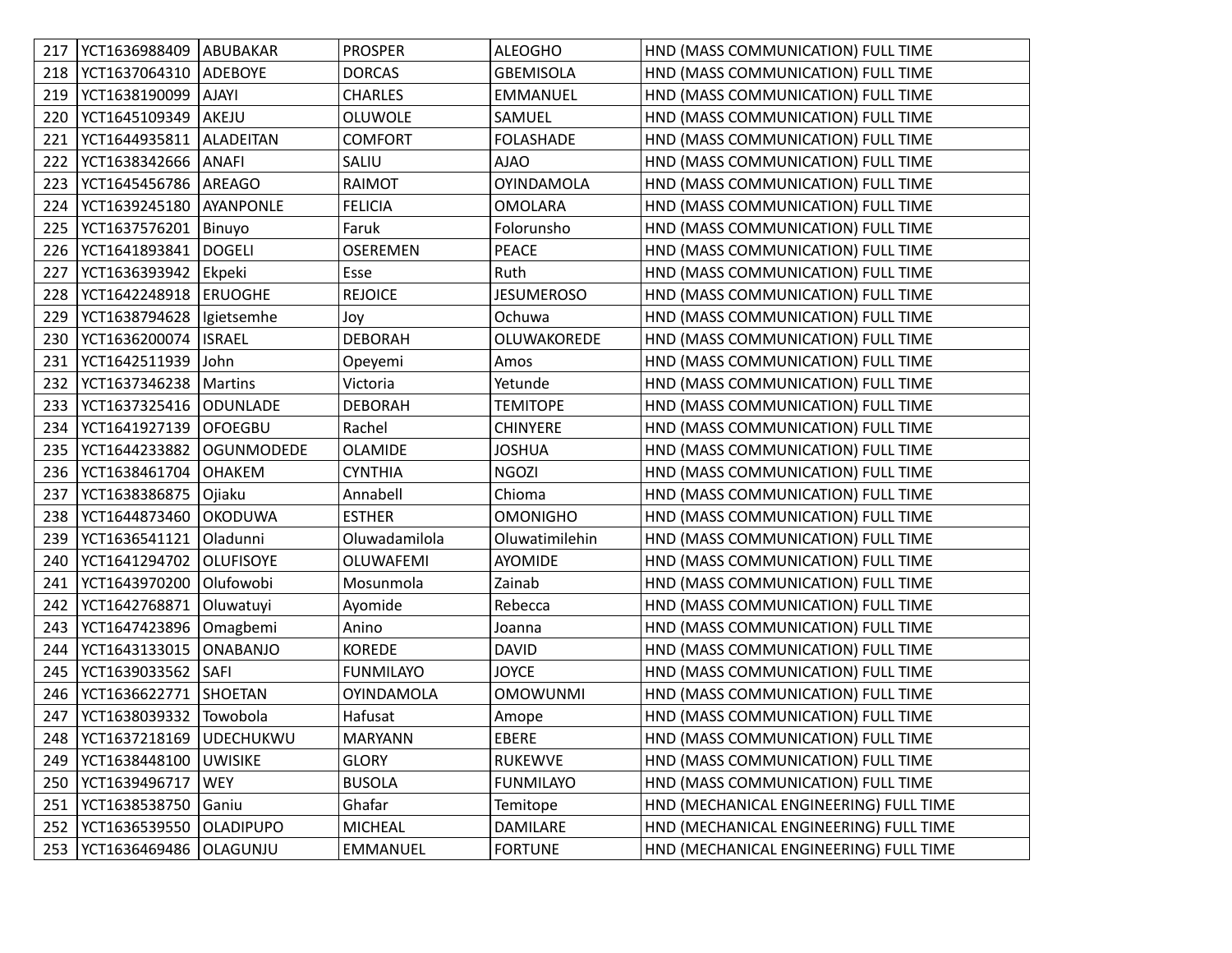| 254 | YCT1636475698 Shittu     |                  | Mubarak           | Olalekan          | HND (MECHANICAL ENGINEERING) FULL TIME    |
|-----|--------------------------|------------------|-------------------|-------------------|-------------------------------------------|
| 255 | YCT1644857650 Adebiaye   |                  | Ahmed             | Akorede           | HND (METALLURGICAL ENGINEERING) FULL TIME |
| 256 | YCT1640700390            | Adedotun         | Ibrahim           | Adekunle          | HND (METALLURGICAL ENGINEERING) FULL TIME |
| 257 | YCT1644528734            | Adeyeye          | Segun             | Joshua            | HND (METALLURGICAL ENGINEERING) FULL TIME |
| 258 | YCT1636725733   AKANNI   |                  | <b>OMOTAYO</b>    | <b>DAUD</b>       | HND (METALLURGICAL ENGINEERING) FULL TIME |
| 259 | YCT1647601620            | <b>AKHIGBE</b>   | <b>VICTOR</b>     | <b>OHIZOJE</b>    | HND (METALLURGICAL ENGINEERING) FULL TIME |
| 260 | YCT1645868670            | <b>DANIYAN</b>   | <b>TOLUWALOPE</b> | <b>MICHELLE</b>   | HND (METALLURGICAL ENGINEERING) FULL TIME |
| 261 | YCT1639154374            | Garuba           | Ganiu             | Tunde             | HND (METALLURGICAL ENGINEERING) FULL TIME |
| 262 | YCT1642520761            | lasisi           | rasheed           | olamilekan        | HND (METALLURGICAL ENGINEERING) FULL TIME |
| 263 | YCT1638273006            | ODUMEWU          | <b>OLAKUNLE</b>   | EMMANUEL          | HND (METALLURGICAL ENGINEERING) FULL TIME |
| 264 | YCT1637516208            | <b>OLANIYI</b>   | <b>AJIBOLA</b>    | AFEEZ             | HND (METALLURGICAL ENGINEERING) FULL TIME |
| 265 | YCT1637940909            | Olaomo           | Bamiyo            | Samuel            | HND (METALLURGICAL ENGINEERING) FULL TIME |
| 266 | YCT1636094614            | Omarino          | Faith             | Chiamaka          | HND (METALLURGICAL ENGINEERING) FULL TIME |
| 267 | YCT1643617092            | Oyemola          | Adewale           | Ridwanullahi      | HND (METALLURGICAL ENGINEERING) FULL TIME |
| 268 | YCT1638564799            | Sanni            | Noheem            | Opeyemi           | HND (METALLURGICAL ENGINEERING) FULL TIME |
| 269 | YCT1639241350   Ukonu    |                  | Ukonu             | Timothy           | HND (METALLURGICAL ENGINEERING) FULL TIME |
| 270 | YCT1644329081 ABDRAHEEM  |                  | <b>IDRIS</b>      | <b>OPEYEMI</b>    | HND (MICROBIOLOGY) FULL TIME              |
| 271 | YCT1636737573   ADEGBOLA |                  | <b>FAITH</b>      | OREOLUWA          | HND (MICROBIOLOGY) FULL TIME              |
| 272 | YCT1639478039            | <b>ADENIYI</b>   | <b>ESTHER</b>     | <b>OFOSAZA</b>    | HND (MICROBIOLOGY) FULL TIME              |
| 273 | YCT1637065151   ADEOYE   |                  | <b>BLESSING</b>   | <b>ADENIKE</b>    | HND (MICROBIOLOGY) FULL TIME              |
| 274 | YCT1643298240            | Aderemi          | Adedoyin          | Mary              | HND (MICROBIOLOGY) FULL TIME              |
| 275 | YCT1636380320            | ADETULA          | AYOMIDE           | <b>FLORENCE</b>   | HND (MICROBIOLOGY) FULL TIME              |
| 276 | YCT1636702563            | ADU              | OLUWASEYIFUNMI    | <b>CHRISTIANA</b> | HND (MICROBIOLOGY) FULL TIME              |
| 277 | YCT1636476697            | AMODU            | <b>TAOFIKAT</b>   | OLUWADAMILOLA     | HND (MICROBIOLOGY) FULL TIME              |
| 278 | YCT1642771558 Anofi      |                  | Rukayat           | Yetunde           | HND (MICROBIOLOGY) FULL TIME              |
| 279 | YCT1637069843            | ANYANWU          | <b>IFEYINWA</b>   | SHULAMITE         | HND (MICROBIOLOGY) FULL TIME              |
| 280 | YCT1636702923            | Banmore          | Sodiq             | Bolaji            | HND (MICROBIOLOGY) FULL TIME              |
| 281 | YCT1642587196   Edem     |                  | emaimoh           | archibong         | HND (MICROBIOLOGY) FULL TIME              |
| 282 | YCT1642682572            | <b>FATOKI</b>    | <b>MARIAM</b>     | <b>OMOLARA</b>    | HND (MICROBIOLOGY) FULL TIME              |
| 283 | YCT1638956106   IGE      |                  | OLUBANKE          | <b>AYOOLA</b>     | HND (MICROBIOLOGY) FULL TIME              |
| 284 | YCT1639840349 ODUNBAKU   |                  | SAIDAT            | DAMILOLA          | HND (MICROBIOLOGY) FULL TIME              |
| 285 | YCT1639392037 OGWU       |                  | <b>VICTORIA</b>   | <b>TEMITOPE</b>   | HND (MICROBIOLOGY) FULL TIME              |
| 286 | YCT1646490010            | OIO              | <b>OMOKEHINDE</b> | <b>BARAKAT</b>    | HND (MICROBIOLOGY) FULL TIME              |
| 287 | YCT1637154555            | <b>OLADIPUPO</b> | <b>IMOLEAYO</b>   | DAMILOLA          | HND (MICROBIOLOGY) FULL TIME              |
| 288 | YCT1637160125   Oyedeji  |                  | Adeola            | Jesutofunmi       | HND (MICROBIOLOGY) FULL TIME              |
| 289 | YCT1641553776            | <b>OYINLOYE</b>  | <b>VICTORIA</b>   | <b>TITILOPE</b>   | HND (MICROBIOLOGY) FULL TIME              |
| 290 | YCT1643824332            | SHOLAGBADE       | <b>ENIOLA</b>     | <b>OLAJIDE</b>    | HND (MICROBIOLOGY) FULL TIME              |